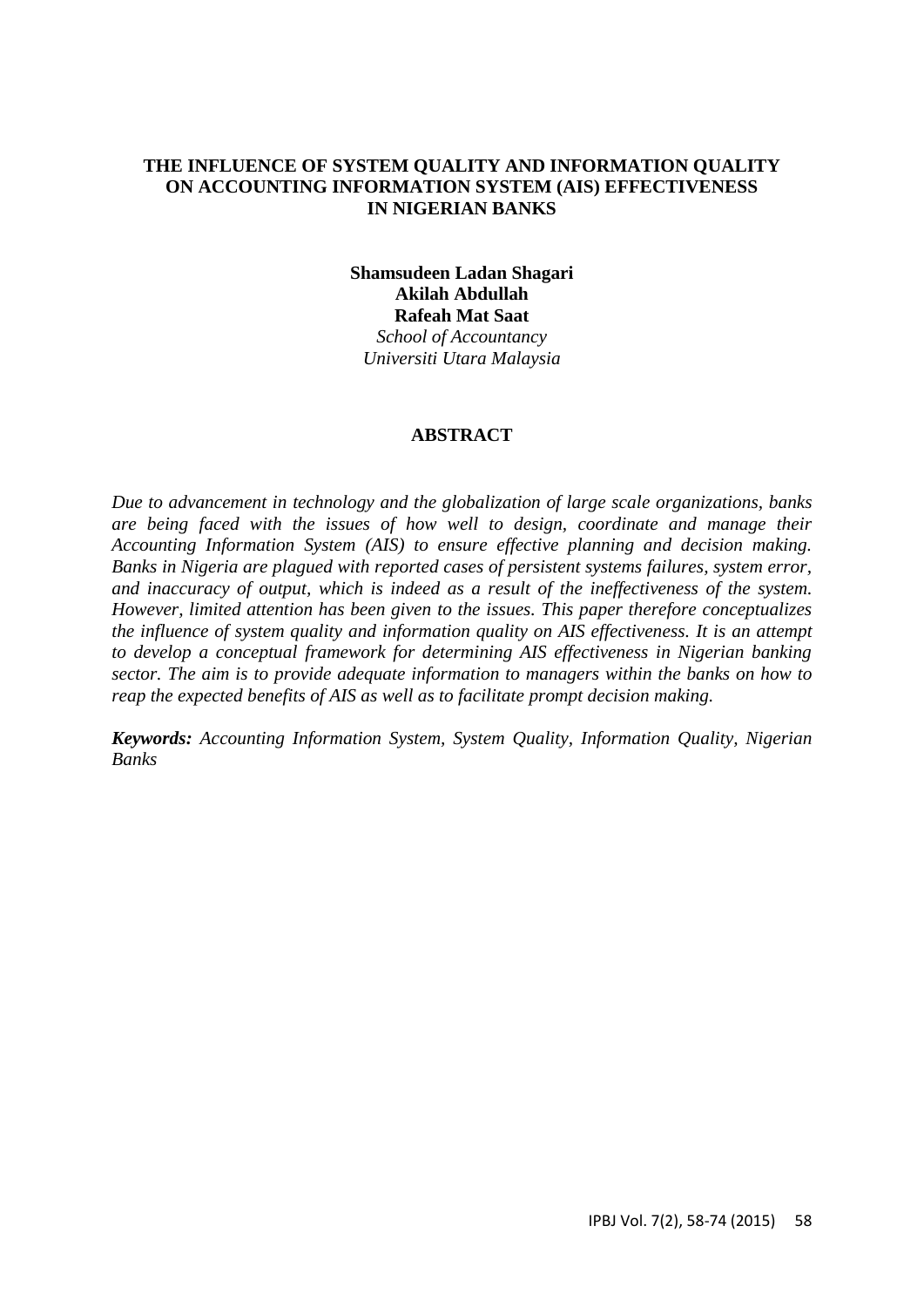#### **1.0 INTRODUCTION**

Information and communication technology (ICT) has brought major changes in the banking industry in Nigeria, through provision of effective banking practices. Banks customers perceived ICT to enhance the effectiveness of banking services provided and to strengthen the mutual relationship between banks and its customers. Thus, the importance of Information Technology (IT) or Information System (IS) to the Nigerian banking industries cannot be overemphasised (Ayanda, Veronica & Ayodele, 2011). However, given the integrated nature of IS today, rarely is Accounting Information System (AIS) distinguished separately from IS (Gelinas, Dull, & Wheeler, 2012). An effective IS serves as a mechanism that enables banks to manage their resources effectively, and provides them with efficient service delivery system to their customers. Agbolade (2011) stated that due to the rapid changes in technology and dynamic nature of business environment as well as increased demand from customers, most organizations especially banks are left with no choice but to invest in new technology in order to meet their customers' satisfaction and to compete favourably in the industry.

Banks in Nigeria have recently increased their investment in IS as a fundamental e-banking tool, capable of yielding significant contributions to their financial results especially in terms of cost efficiency. Nevertheless, the claim is mere expectation because there is no clear evidence of banks achieving their objectives from IS investments (Adewole, 2013). According to Ibrahim and Muhammad (2013), banks have invested heavily in IS solutions for both front and back office operations, but the increased challenges of IS usage in conformity with banking best practice remained a burning issues in banking industry due to the inability of the banks to reap the expected benefits of the system. Furthermore, Ekwueme, Egbunike, and Okoye (2012) claimed that the challenges caused by IS in the Nigerian banking sector remain an issues of great concerned to the general public. This is because many customers' complaints of persistent systems failures, system error, and inaccuracy of output. Which is indeed as a result of inability of the system to do what is expected of it.

In addition, Dandago and Rufai (2014) maintained that banks are faced with the problems of AIS mismanagement, technical issues and maintenance issues, which often led to loss of customers' confidential information and low productivity. Therefore, given the foregoing discussions, it can be concluded that the system quality and information quality of the AIS needs to be explored further. Empirical evidence revealed that system quality and information quality are the most important determinants of AIS effectiveness (Katungo, Duda & Srinivas, 1999; Seddon, Graeser & Willcocks, 2002; Gorla, Somers & Wong, 2010). It is therefore imperative to consider the relationship between system quality and information quality with AIS with a view to providing solution to the persistent problems.

Previous studies have attempted to examine the influence of ICT on AIS in some banks in Nigeria (Dandago & Rufai, 2014; Dandago & Farouk, 2012). Other stream of literature focused on the impact of IT on the operational efficiency and effectiveness of the banks (Abiola, 2014; Ekwueme et al., 2012; Agbolade, 2011). However, inadequate literature on factors that determine AIS effectiveness in the Nigerian Banks is evident. Most of the empirical evidences of AIS effectiveness are confined to the developed nations, making it inadequate to generalised the findings to developing nations with entirely different social, economic, and cultural characteristic differs (Khalil & Elkordy, 2001). What seems lacking in literature is the understanding of the factors that influence the effectiveness of AIS in the banks, which this paper is set to address.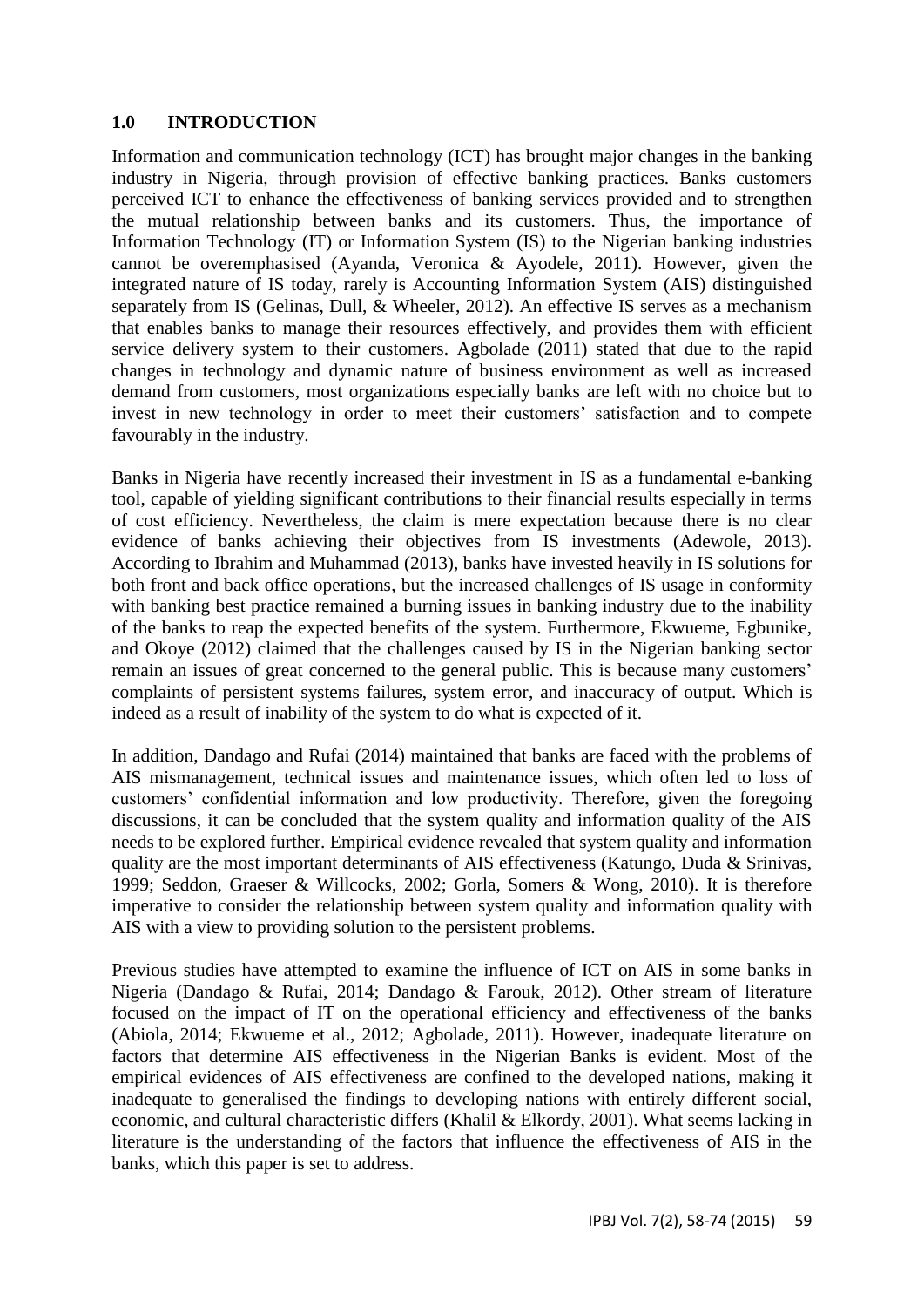This paper begins with discussion of IT/IS in the banks, followed by highlight on the issues facing the Nigerian banks and the aim of the paper. The paper continues with definition of AIS, importance of AIS to the banking sector, and review of previous literature on AIS. Then discussion on the theoretical foundation of the paper followed next. Subsequently, the conceptual framework of the paper is presented as well as an in depth literature review on system quality and information quality. Finally, the paper offered a brief conclusion on AIS effectiveness in banks.

## **2.0 DEFINITION OF ACCOUNTING INFORMATION SYSTEM**

Regarding the definition of AIS, it is important to note that there is no single or universally accepted definition of the term, as there are different definitions given from one literature to another. However, AIS is considered a logical intersection between two main broad subjects of accounting and IS (Manteghia & Jahromi, 2012). According to Swierczek and Shrestha (2003), IS refers to the use of computers and other ICT to collect, store, retrieve and reproduce information used for decision making. Tambovcevs and Tambovcevs (2013) defined IS as a set of interrelated components which increases organizational competitiveness and provides reliable information for decision making. Nicolaou (2000) stated that IS as a computer-based system that process information of financial nature and help decision makers to coordinate and control organizational activities.

Similarly, Delone and Mclean (1992) defined IS as an integrated systems which provides information in order to support operations, management analysis, processes and decision making functions in organizations. On the other hand, Grande, Estebanez and Colomina (2011) explained AIS as a tool, which if incorporated in the design of IT/IS, enables organizational managers to monitor and control financial activities. Accounting Information System comprises of qualified individuals, hardware, software databases and set of procedures which interact together to provide useful information for effective decision making within an organization (El-Dalabeeh & Al-Shbiel, 2012). On the same note, Wilkin and Chenhall (2010) related that AIS concerns with the production of accurate, relevant, cost effective and timely information to business in order to assist organizations to compete favourably in business environment.

According to Al-Kassawna (2012), AIS is the administrative components of an organization, which deals with the process of data collections, organizing and disseminating of information to various users for decisions making purposes. Amidu, Effah and Abor (2011) defined AIS as the process of collecting, organizing and reporting financial information, which has an economic value to the internal and external users of organizations. Recently, Amaefule and Iheduru (2014) defined AIS as a system, which records and reports financial activities within an organization. Similarly, Andrei-Coman and Utab (2011) defined AIS as the process of gathering, processing, storing and communicating information using the latest IS/IT.

Considering the above definitions of IS and AIS by various scholars, it is evident that both terms explained the same thing thus making it possible for scholars to conclude that the terms can be used interchangeably. Therefore, this study defines AIS as the process of collecting and disseminating of information to users to enable accurate and timely decision making within a bank.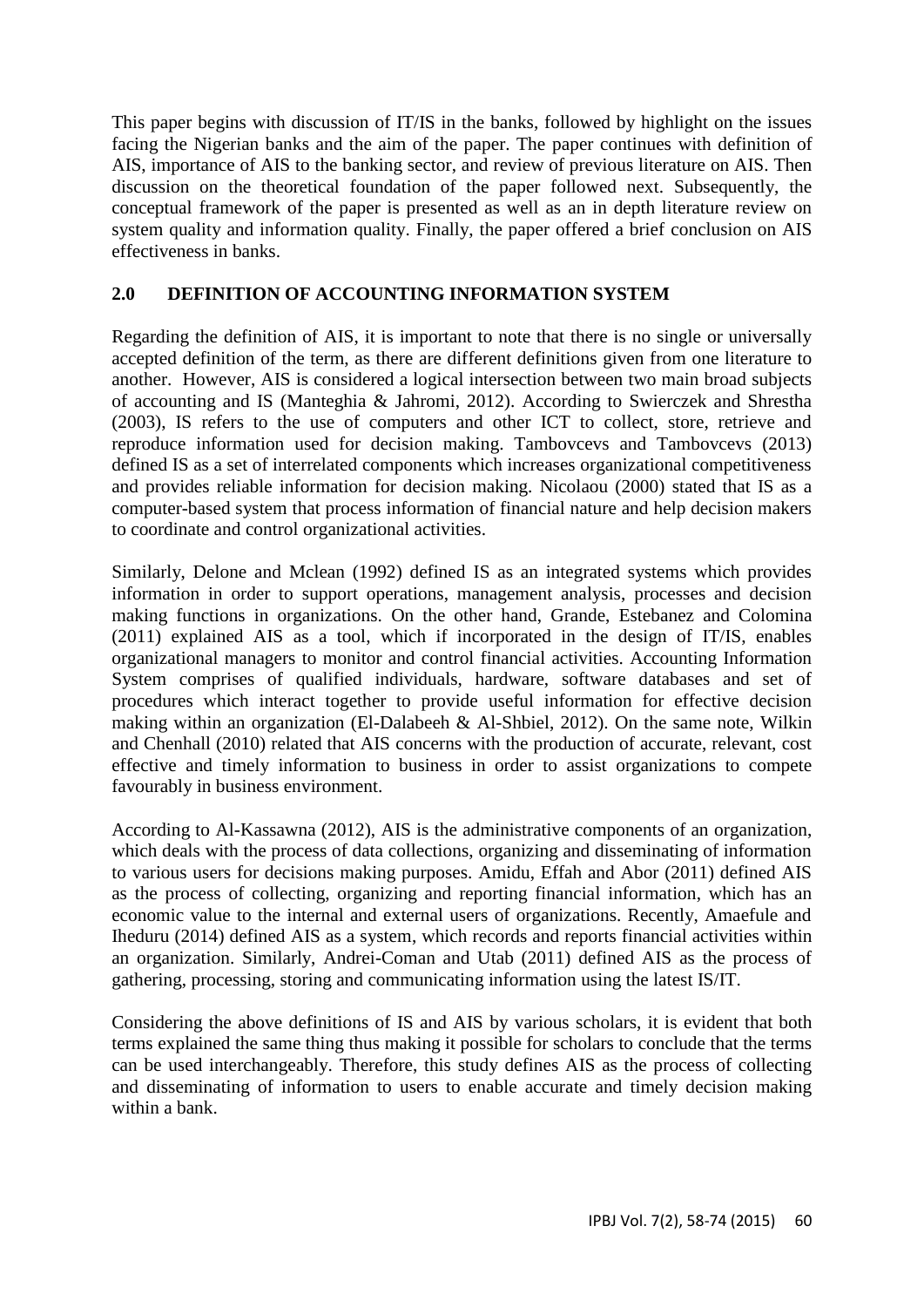## **3.0 IMPORTANCE OF ACCOUNTING INFORMATION SYSTEM**

Banks have made IT implementation as one of their key strategies for competitive advantage, sustainability and effective decision making. It is very important for banks to understand their customers' needs and the changes in market environment in timely manner. However, previous literatures have indicated that effective AIS contributes in organizations in several ways.

Accounting information system helps organization to improve the quality of products and services, reduce waste of materials, improve the decision making and sharing of knowledge by providing competitive advantages to the organization (Bawaneh, 2014). In addition, Rodriguez and Spraakman (2012) concluded that the use of AIS, such as Enterprise Resource Planning (ERP), has enhanced the computing power and standardization of organizational activities. Thus leads to the provision of more accurate and timely information to various users in an organization. Evaluating government AIS, Al-Kassawna (2012) revealed that the systems help to provides timely financial information, which facilitates decision regarding fund borrowing and making financial policies. Likewise, Shiri (2012) found that information system increases the operational efficiency and significantly contributes to the realization of departmental potentials within an organization. It also helps in analysing organizational problems and providing possible solutions.

Impact of IS system has cut across all levels of management and functional units within organizations (Abdelhak & Dalel, 2009), as well as the type of settings in which the organization is established (Mario & Bozidar, 2012). Mario and Bozidar further stated that AIS provides organizations with competitive advantages in two ways; (i) supporting organizational effectiveness and (ii) distinction the organization model by enabling technological and methodological innovations. Relatedly, Fengyi, Olivia and Sheng (2005), argued that AIS plays an effective role in enhancing performance of modern organizations more especially in the banking sector through provision of integrated value chain system, rapid financing services, excellent fund allocation and payment, global capital logistic services and saving cost compares to the traditional bank accounting information.

Kaka and John (2010) found that, the use of IS in banks has enhanced the image of the banks and help in solving the operational and planning problems thus, leading to a wider and more efficient market. Likewise, Al-Swalhah (2014) findings revealed that effective use of AIS helps banks managers in rationalization of its administrative decision making process. He concluded that AIS effectiveness strengthens the control procedures and supervision, planning of marketing and sales operations as well as comparison and analytical future provisions in the banks. It can therefore be concluded that investment in AIS is well recognised as key to competitive advantage to banking sector, which provide enabling environment that support bank information exchange, integrate the flow of information (internal and external) and link to a supply chain platform (Rodriguez & Spraakman, 2012), which greatly enhances the relationship between bank and users.

### **4.0 OVERVIEW OF ACCOUNTING INFORMATION SYSTEM**

A well design AIS adds value to an organization by reducing cost of product and improving quality. Boonmak (2008) revealed that AIS increases organizational effectiveness, in terms of cost saving and revenue generation. Several studies have been conducted regarding AIS in different organizations, and findings from these studies remains inconclusive. For example,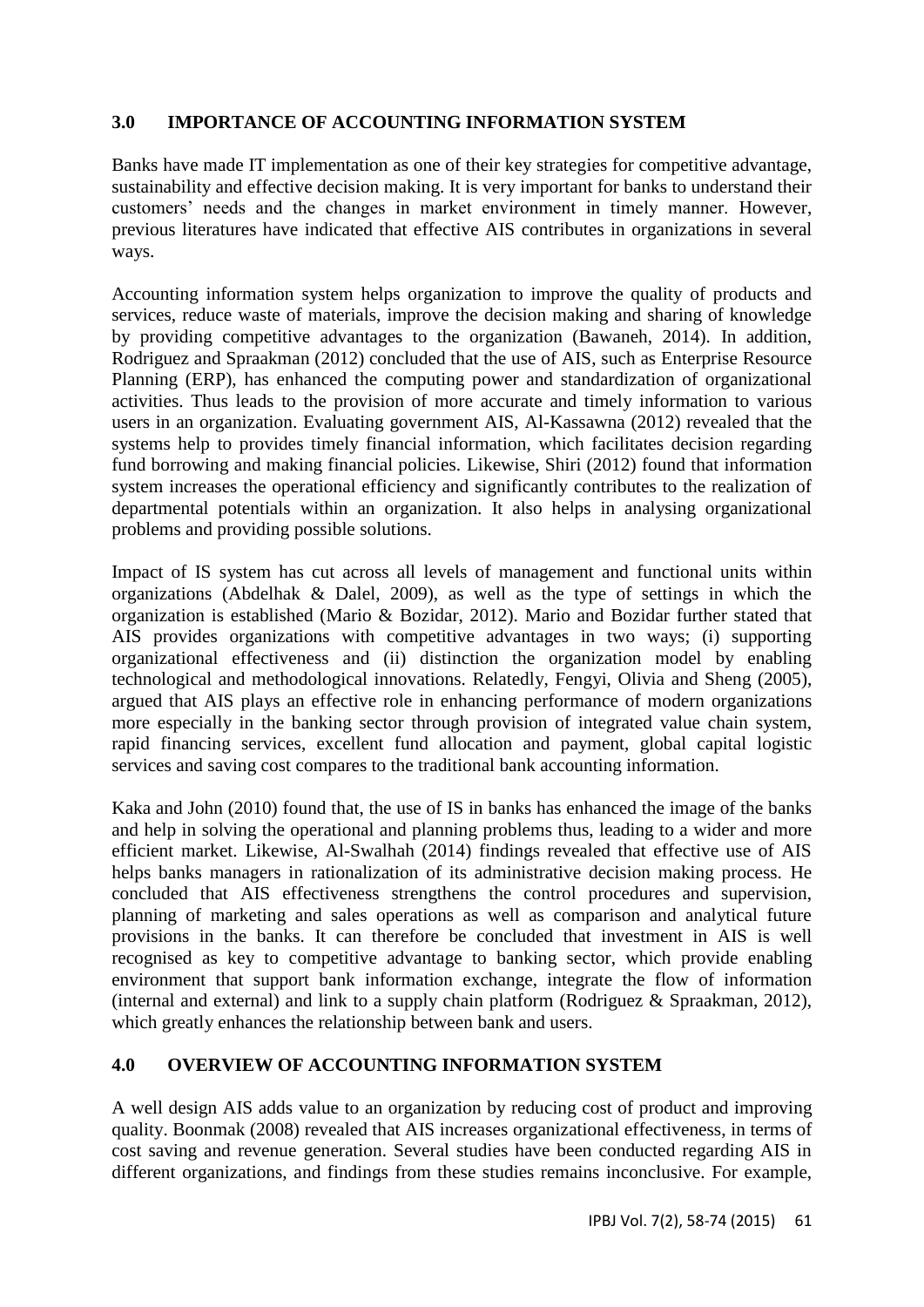Al-Frijat (2013) examined the impact of AIS on the effectiveness of tax audit and tax collections in Jordan income tax department. It was revealed that, use of AIS has a positive impact on the effectiveness of tax audit and tax collections. In support of these findings, Shagari and Saad (2015) empirically found that IS has significant and positive influence on tax administration efficiency.

Unlike studies by Al-Frijat (2012) and Shagari and Saad (2015), which focused on the role of AIS in organizations, Emeka-Nwokeji (2012) focused on the effectiveness of data (information) quality in AIS adopted environment. The findings revealed that information quality reduces cost and improves organizational performance. However, the study used only two organizations as a sample, and hence the findings of the study are prone to generalization problem. In a related study, Ahmad, Ayasra and Zawaideh (2013) examined the effectiveness of AIS in relation to data quality, stakeholders, and audit issues. The findings revealed that there is significant relationship between data quality and AIS effectiveness. They concluded that to achieve successful implementation of AIS both the system and organizational factors should be considered.

Similarly, Sambasivam and Assefa (2013) examined the effectiveness of AIS in manufacturing companies in Ethiopia. A survey research approach was used in the study. The result of the study revealed that AIS have a significant influence on information quality while no relationship was found between AIS and improvement of organizational performance. It was concluded that AIS design and implementation is effective except for achieving organizational performance. In contrast, Stefanoul (2012) documented that post implementation of IS have positive and significant impact on organizations.

Study by Bach et al. (2011) evaluated the influence of user perceptions on AIS effectiveness. Users' feedback and technology partner were used as antecedent variables, independent variables of the study are information quality, system quality and service quality. Furthermore, intention to use, and user satisfaction were used as moderators. The empirical results of the study indicated that system quality, service quality and information quality have significant relationship with AIS effectiveness.

Contrary, to the quantitative method used by Bach et al. (2011), Tona, Carlsson and Eom (2012) employed mixed research approach in their study. Out of the 367 online responses received only 103 were found to be valid for analyses after cleaning and handling of missing values. The overall findings showed that only five out of eight hypotheses tested were significant. They are; system quality and information quality were found to influence users' satisfaction. Moreover, system quality influences use and users' satisfaction, which ultimately influence individual impact.

Survey conducted by Alzoubi (2011) involved financial managers and accountants of organizations in Jordan aimed to determine AIS effectiveness in ERP adopted environment. The empirical results of the study showed that information quality and internal control have significant influence on AIS effectiveness. Nevertheless, the study weightily required justifications and also the sample size of the study is small. Thus, the research findings are prone to generalizability issues.

Recent study by Shatat, Yusof and Abdulaziz (2013) in which about 500 survey instruments were distributed to top middle and lower level managers in the banks in an attempt to investigate the Business Intelligent System (BIS). The study examined the impact of system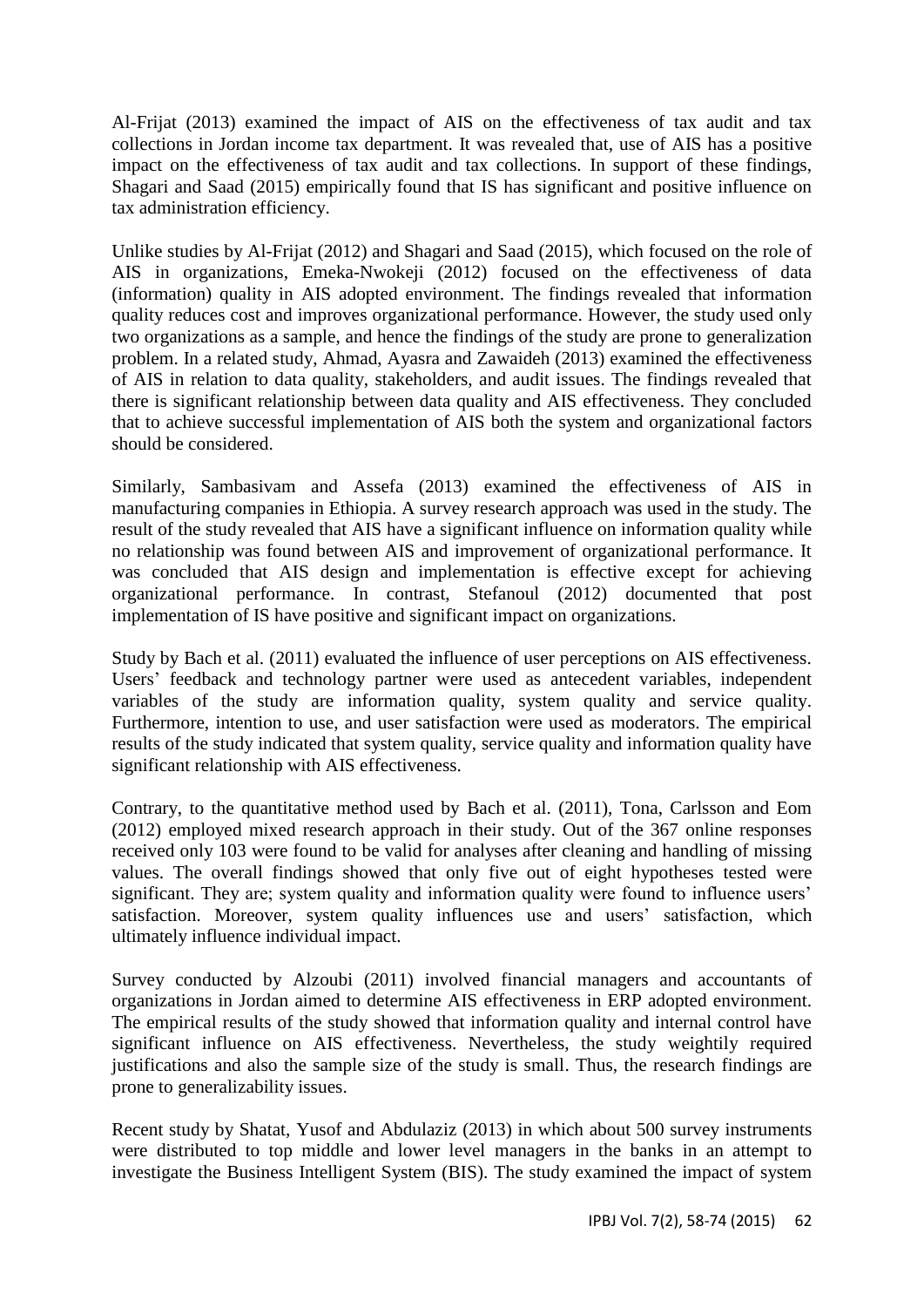quality, information quality and service quality on BIS effectiveness. A descriptive statistics was used to analyse the 97 valid responses collected. The result of the study indicated that information quality, system quality and service quality have a significant influence and increased the effectiveness of BIS in banks. This study focused on another AIS application, which is BI, however, our interest here is the application of information quality and system quality to test the BIS effectiveness. In general, considering the results of previous literature, it can be concluded that examining system quality and information quality on AIS effectiveness in banking sector would provide good understanding of the determinants of AIS effectiveness in banks.

## **5.0 THEORETICAL FOUNDATION**

One of the model that is commonly use in IS study is the Delone and Mclean success model of 1992. Delone and Mclean proposed an IS success model consisting of six key dimensions which are as follows; (i) system quality (the technical quality of the system) and (ii) information quality (the quality of the out produced), which individually and mutually affect both (iii) system usage and (iv) user satisfaction. Usage and user satisfaction are antecedents of (v) individual impact and lastly the (vi) individual performance affect organizational impact (organizational performance).

In 2003, Delone and Mclean refined their earlier model in responses to the criticism of some authors. They proposed a more unified model, which they described as follows; the information quality, system quality, and service quality singularly and mutually affect intention to use and user satisfaction. Furthermore, intention to use affects net benefit. This model has been described by many authors as the most appropriate basis for both theoretical and empirical future research. For example, the model is considered as the best known and most complete model in IS success (Seddon, 1997; Ballantine, Levy & Powell, 1998). Similarly, Al-Mushayt (2000) opined that the model is valid and reliable in AIS context. On the same note Ismail (2009) used the model in an attempt to examine the determinants of AIS effectiveness in Malaysia. Recently, Daoud and Triki (2013), Quintero et al. (2009), Ali and Younes (2013) used the model in their studies. Therefore, this paper will equally adopt this model. The framework of the paper is depicted in *Figure 1*.

### **6.0 CONCEPTUAL FRAMEWORK**

Below is the framework of the paper, showing the relationship between the independent variables (System quality and Information quality) and dependent variable (AIS Effectiveness).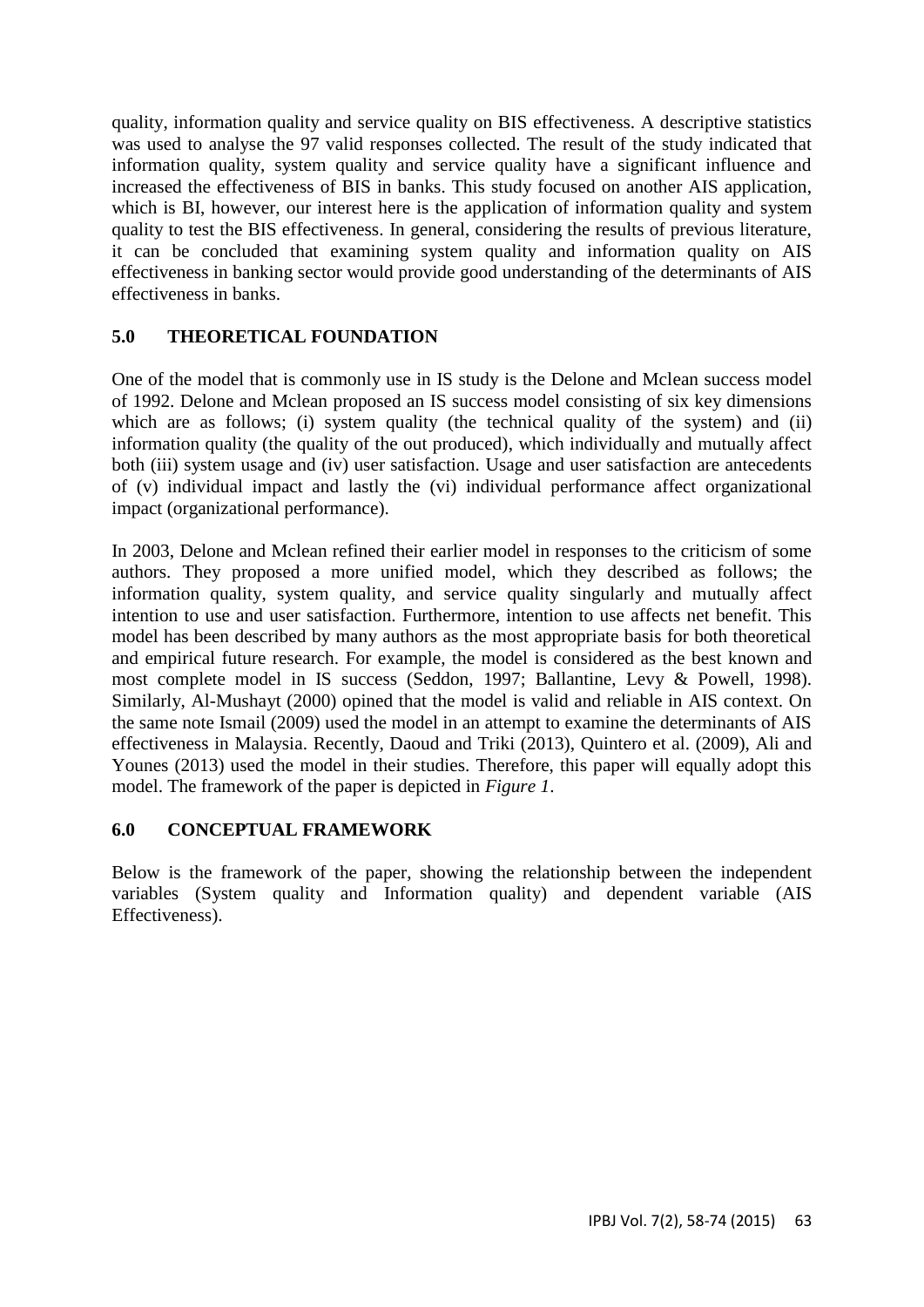

**Figure 1: Proposed AIS Effectiveness Model**

# **6.1 SYSTEM QUALITY AND AIS EFFECTIVENESS**

Previous literature have studied system quality construct in different settings. The construct is regarded as very essential in determining AIS effectiveness. System quality is concerned with the technical aspect of the system in term of meeting the user requirements. It has some commonly used measures such as reliability, flexibility, response time, maintainability (Delone & Mclean, 1992; 2003). This study defines system quality as degree of technical efficiency of the system, in terms of user interface consistency, ease of use, documentation quality, programming error and maintainability of the system.

Study conducted by Nelson, Todd and Wixom (2005) examined the impact of system quality in an IS environment, used reliability, flexibility, accessibility, integration and response time as the determinants of system quality. Interestingly, all the determinants with the exception of responses time were found to have significant influence with system quality. Similarly, Jingjun, Benbasat and Cenfetelli (2013) explored the impact of system quality, service quality and information quality on adoption of website, using 3Q model (integrated model of technology usage by Wixom and Todd's). It was found that system quality influences information quality as well as service quality in e-service context.

In contrast with the model used by Jingjun et al. (2013), Delone and Mclean's IS success model was adapted by Quintero, Pedroche, and Ramos (2009), the study revealed that there is significant relationship between system quality and the decision making of the user. In addition, Ali and Younes (2013) examined the impact of IS on user performance by integrating Task Technology Fit (TTF) model, Technology Acceptance Model (TAM) and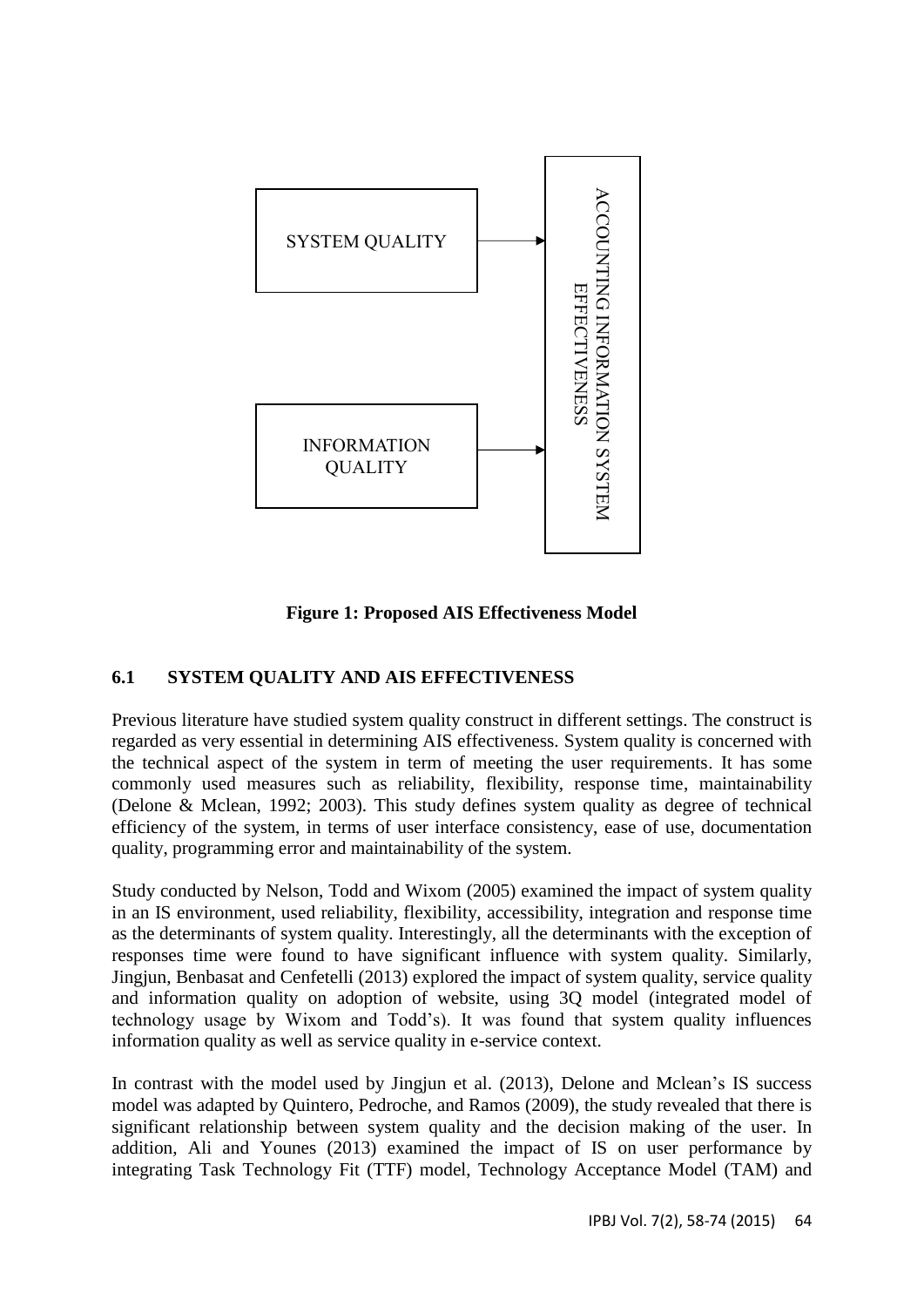Delone and Mclean model. The result indicated that system quality has significant influence on organizational performance directly and indirectly. Moreover, of all the measures of system quality integration and reliability are found to be the most important factors that contribute to user performance significantly within an organization. Furthermore, Ching-Sheng, Su-Yueh and Yi-Ting (2012) study found that system quality have positive influence on IS performance.

Determining the effectiveness of e-learning systems in Taiwan Universities, Ming-Lang, Ru-Jen, and Hui-Ping (2011) found that system quality has significant effect on e-learning effectiveness. Also, Negash, Ryan and Igbaria (2003) found positive relationship between system quality and Web based customer support system. In a related study, Hien et al. (2014) found that system quality has significant relationship with IS effectiveness in Lac Hong University. Similarly, study by Hyung and Jae (2010) evaluated the end user satisfaction of Campus Wide Information System (CWIS) effectiveness in Korean university. The results of the study indicated that system quality significantly influenced user satisfaction. In an attempt to examine the post implementation success of ERP system in organizations, Yan et al. (2010) found that system quality has significant influence on the post implementation success of ERP in an organization.

In contrast to the above studies, which focused in the universities and other organizations, Sajady et al. (2008) evaluated the effectiveness of AIS in Tehran Stock Exchange. The results indicated that the use of AIS enhances decision making, internal control and quality of the report produced. The study further indicated significant improvement in transaction process while relationship between implementation of AIS and improvement in organizational performance could not be found. However, the respondents of the study were inappropriately determined because only managers were used while other important stakeholders such as CIO and accountants, who have better knowledge of how the system's function were not included. This might be the reason for none existence of relationship between AIS and performance improvement in the study. Similarly, analysing 386 valid responses from Jordanian banks, Shatat et al. (2013) found positive and significant relationship between systems quality and BI effectiveness. On the same note, Bach et al. (2011) findings revealed significant relationship between system quality and AIS effectiveness. In light with the inconsistency of findings above and limited literature on AIS in banks, we proposed;

*P1*: System Quality is positively related to AIS effectiveness

# **6.2 INFORMATION QUALITY AND AIS EFFECTIVENESS**

Information system has been one of the important construct in determining AIS effectiveness in an organization. Prior research have indicated that the effects of information quality on AIS effectiveness provides a strong argument that producing qualitative information improve decision making process in organizations and thereby leading to the AIS effectiveness (Corina & Nicolae, 2012). Information quality refers to the quality of the output produce by the system and have some commonly used measures such as completeness, timeliness, accuracy, and relevancy (Delone & Mclean, 1992; 2003). Therefore, this study defines information quality as the ability of the system to provide timely, accurate, relevant, and complete information to user for effective decision making. However, previous study have explored on the relationship between information quality and AIS effectiveness in different contexts.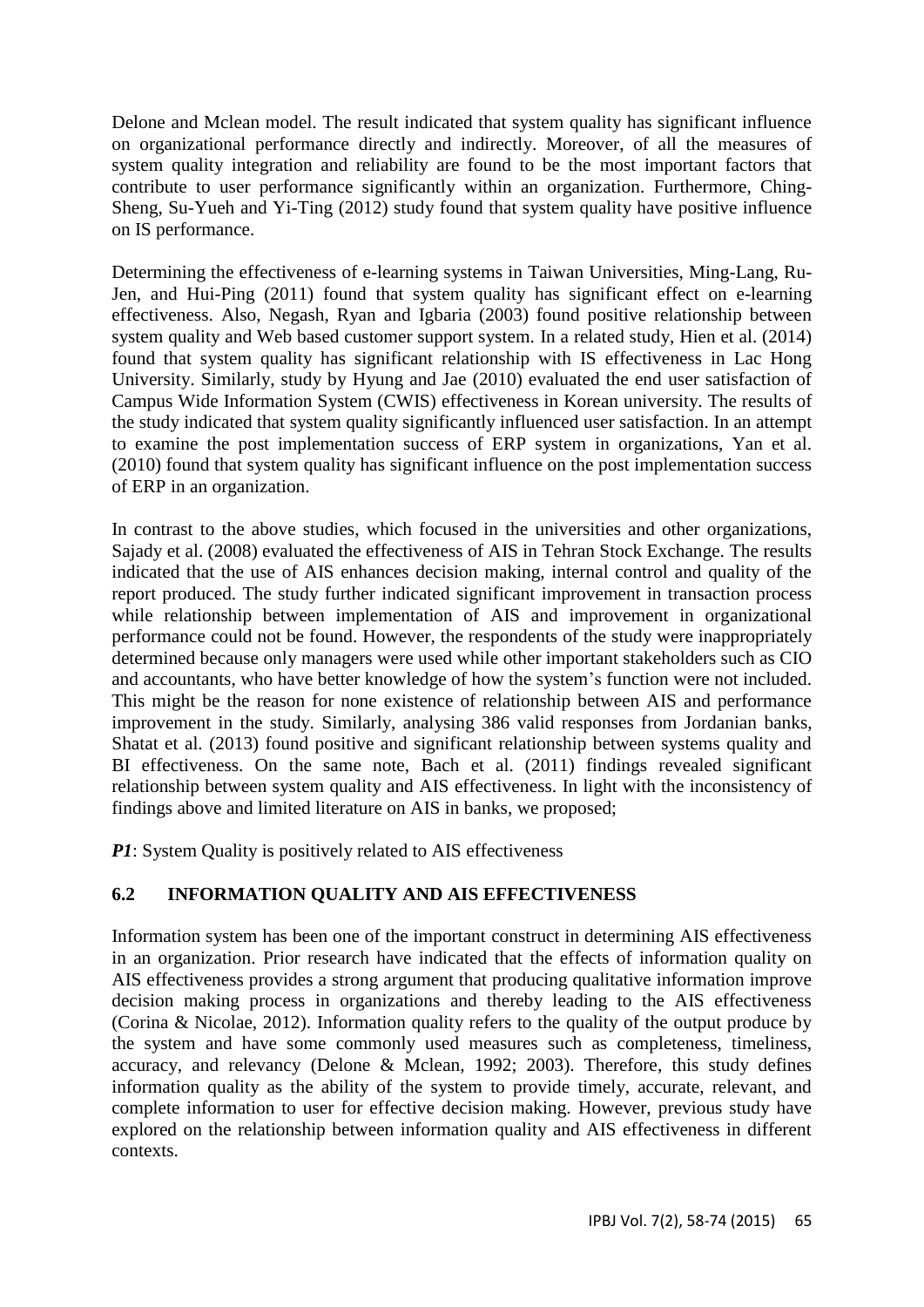Ali and Younes (2013) study integrated three theoretical model of information system. The result of the study indicated that information quality has positive correlation with organizational performance. The study further revealed completeness and timeliness as the most important characteristics of information quality. The authors concluded that organizations must treat information as strategic assets and most implement strategies that would improve information quality.

In addition, Nelson et al. (2005) examined the influence of information quality on the effectiveness of IS in data warehouse by considering five dimensions as the determinants of information quality. Using a sample of 465 users across seven different organizations, the results of the study indicated significant relationship between completeness, accuracy and format with information quality, which lead to the effectiveness of IS but no relationship was found with occurrence dimension. Similarly, study by Mouzhi and Helfert (2013) focused on the effects of information qualities on the decision making of a firm using a laboratory experiment. The results revealed that information accuracy and completeness significantly affect the decision quality. They further stated that high quality information increases productivity and enhanced decision making in organizations. Nonetheless, the significant findings documented in the above studies, it can be observed that the studies are fragmented and inconsistent thus making generalization difficult.

Moreover, Wongsim and Gao (2011) investigated the influence of information system quality in AIS adopted environment. Data collected were analysed using content analysis, pattern matching and cross case synthesis. The results of the study revealed that information quality dimension in AIS provide information to managers for decision making in organizations. The study suggested that information quality should be considered as an important factor in order to have an effective AIS. Also, Rahayu (2012) found data quality to have significant influence on the quality of AIS in organisations. In addition, Stefanoul and Athanasaki (2012) concluded that effective ERP system enhance the quality of management reports in organizations. However, these stream of literature might be bias because it considered information quality as unidimensional construct thus prone to generalization issues.

Study by Negash et al. (2003), collected a survey response of 726 from 22 different Universities in order to examine the quality and effectiveness in Web based customer support system effectiveness. The results of their study indicated positive relationship between information quality and system effectiveness. More recently, evaluating key determinants of IS effectiveness in Lac Hong university, Hien et al. (2014) found that information reliability which, is one of the dimension of information quality has a strong correlation with IS effectiveness. Bach et al. (2011) documented that information quality has significant influence on AIS effectiveness within an organization.

Similarly, Shatat et al. (2013) tried to determine IS success factors in Jordan. It was found that information quality positively influences BI system effectiveness in banks. Unfortunately, the study focuses on BI and not AIS effectiveness. Unlike, Shatat et al. (2013) who studied BI, Alzoubi (2011) studied the relationship between information quality AIS in an ERP adopted environment. The findings revealed significant relationship between information quality and AIS effectiveness. He further stated that, the integration of AIS have led to significant improvement in the quality of information produce by the banks. In a closely related study, Ikem, Chidi and Titus (2014), and Ige and Odetayo (2014) found positive and significant relationship between information quality and bank IS effectiveness. The authors stated that the higher the quality of information the more effective organization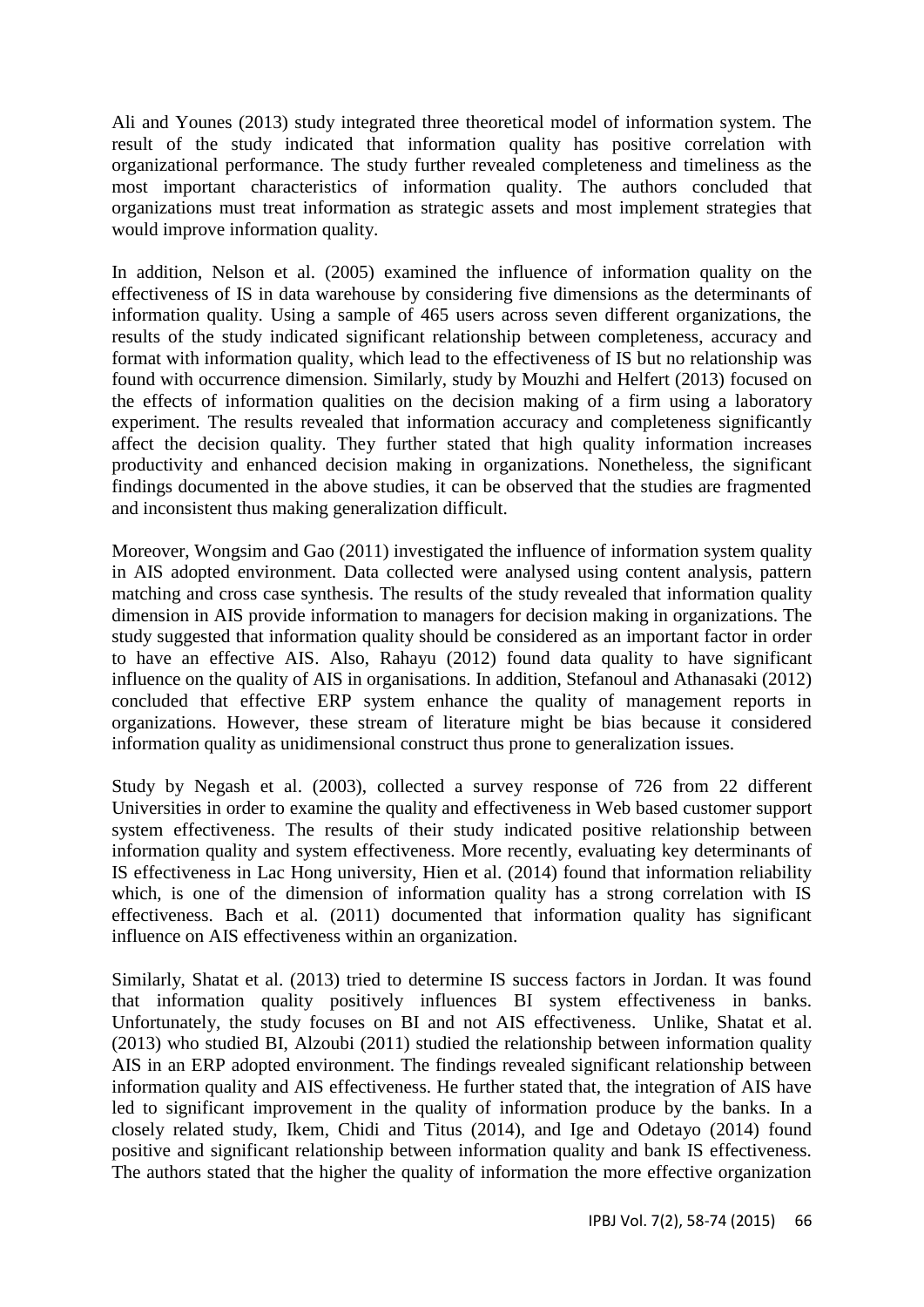will be. In support of these, Amiri and Salari (2012) indicated significant relationship between the quality of information produced and AIS in organizations. Therefore, based on the literature reviewed above, it can be concluded that very few studies focused on banks. These studies either focused on IS in general or other IS related applications and not AIS. In of this, the next proposition is thus,

*P2*: Information Quality is positively related to AIS effectiveness

## **7.0 CONCLUSION**

Banks in Nigeria have invested heavily in AIS in order to enhance their daily operations. However, evidence from literature claimed that such investment does not yield the expected benefits because of persistent failure of the system, system error and production of inaccurate information which affect the decision making processes. Therefore, this paper proposed examination on the influence of system quality and information quality on AIS effectiveness. In the course of doing that, conceptual discussion on the impact of system quality and information quality on AIS effectiveness was presented, in which Delone and Mclean success Model was adopted as an underpinning theory that support the conceptual framework. The framework is developed after reviewing existing relevant literature. Our proposed model consists of two independent variables namely; system quality and information quality. The variables will be tested empirically in the future in order to validate these factors. It can be concluded that the findings of this study would assist banks management in understanding the determinants of AIS effectiveness, thereby enhancing their operational activities and decision making.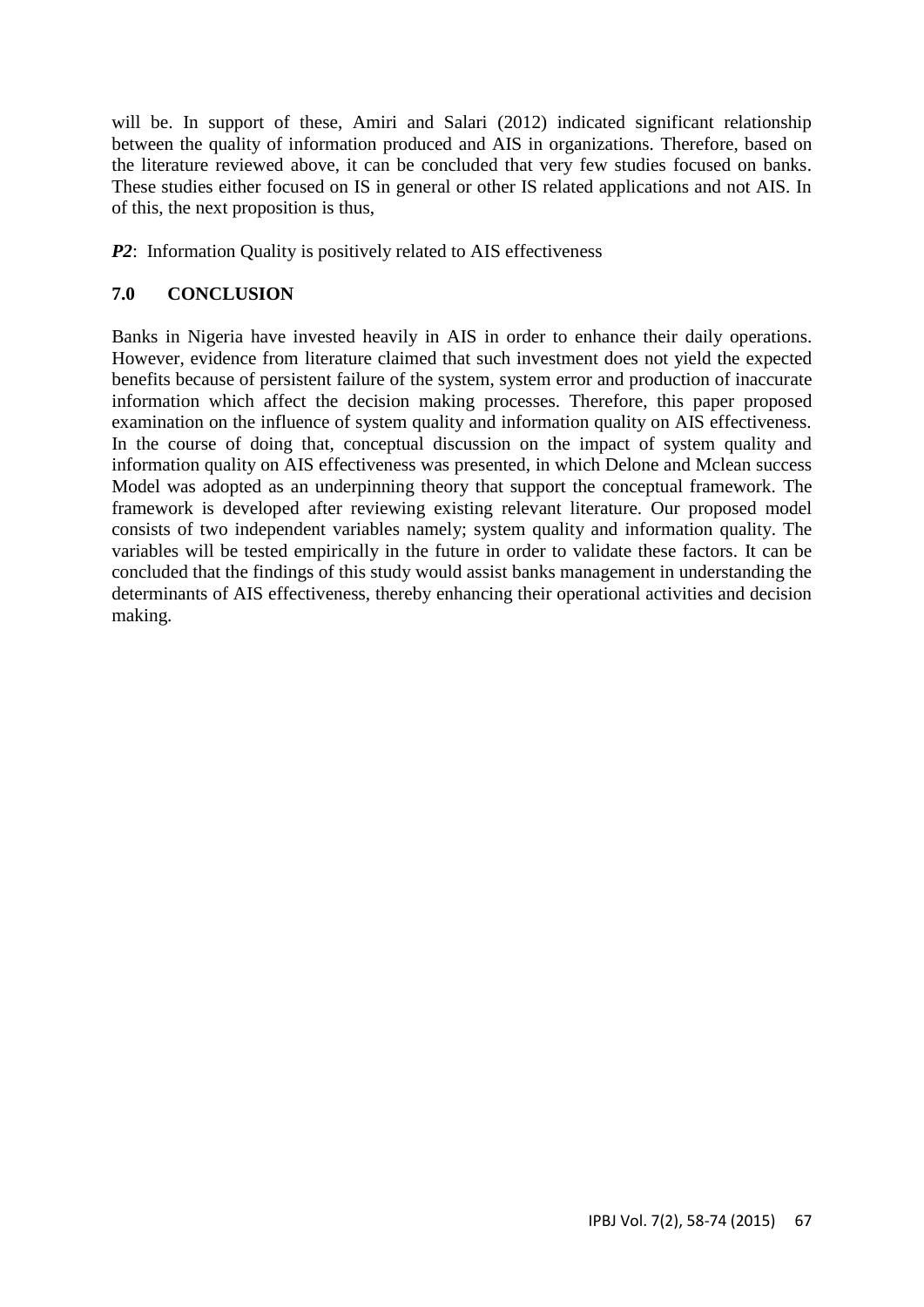#### **8.0 REFERENCES**

- Abdallah, A. A. (2013). The impact of using accounting information systems on the quality of financial statements: submitted to the income and sales tax department in Jordan*. European Scientific Journal, 1,* 41-48.
- Abdelhak, D., & Dalel, H. (2009). Computerized information systems in the Jordanianbanking sector: An empirical study. *Laboratoire finances, banqueset management,* 3-17.
- Abiola, J. (2014). An assessment of information and communication technology effectiveness in the Banking sector: Lesson from Nigeria. *International Journal of Arts and Social Sciences, 2*(1), 1-14.
- Adewole, J.O. (2013). The impact of automatic teller machines on the cost efficiency of Nigeria. *Journal of Internet Banking and Commerce, 18*(3),1–21.
- Agbolade, O. K. (2011). Information and communication technology and banks profitability in Nigeria. *Australian Journal of Business and Management Research, 1*(4), 102-107.
- Ahmad, M., Ayasra, A., & Zawaideh, F. (2013). Issues and problems related to data quality in AIS implementation. *International Journal of Latest Research in Science and Technology, 2*(2), 17-20.
- Akkaya, G. C., & Uzar, C. (2012). The role of information systems in strategic financial management, *Journal on GSTF Business Review, 1*(4), 97-101.
- Ali, B.M., & Younes, B. (2013). The impact of ERP system on user performance: An exploratory study. *Journal of Theoretical and Applied Information Technology, 52*(3), 325–342.
- Alkhaffaf, M. (2012). The role of information systems in decision making: The case of Jordan Bank**.***Computer Engineering and Intelligent Systems, 3*(10), 19-27.
- Al-Frijat, Y.S. (2013). The impact of accounting information systems used in the income tax department on the effectiveness of tax audit and collection in Jordan. *Journal of Emerging Trends in Economics and Management Sciences (JETEMS), 5*(1), 19-25.
- Al-Kassawna, R.O. (2012). Study and evaluation of government electronic accounting information systems - A field study in the Hashemite Kingdom of Jordan.*Research Journal of Finance and Accounting, 3*(4), 88-102.
- Al-Mushayt, O.S. (2000). An Empirical Investigation of Factors Influencing the SuccessfulTreatment of Organizational Issues in Information Systems Development,Unpublished PhD Thesis, Loughborough University, UK.
- Al-Qudah, G. (2011). The impact of accounting information systems on the effectiveness of the internal control in Jordanian banks, electronic version. *Interdisciplinary Journal of Contemporary Research In Business, 2*(9), 365-377.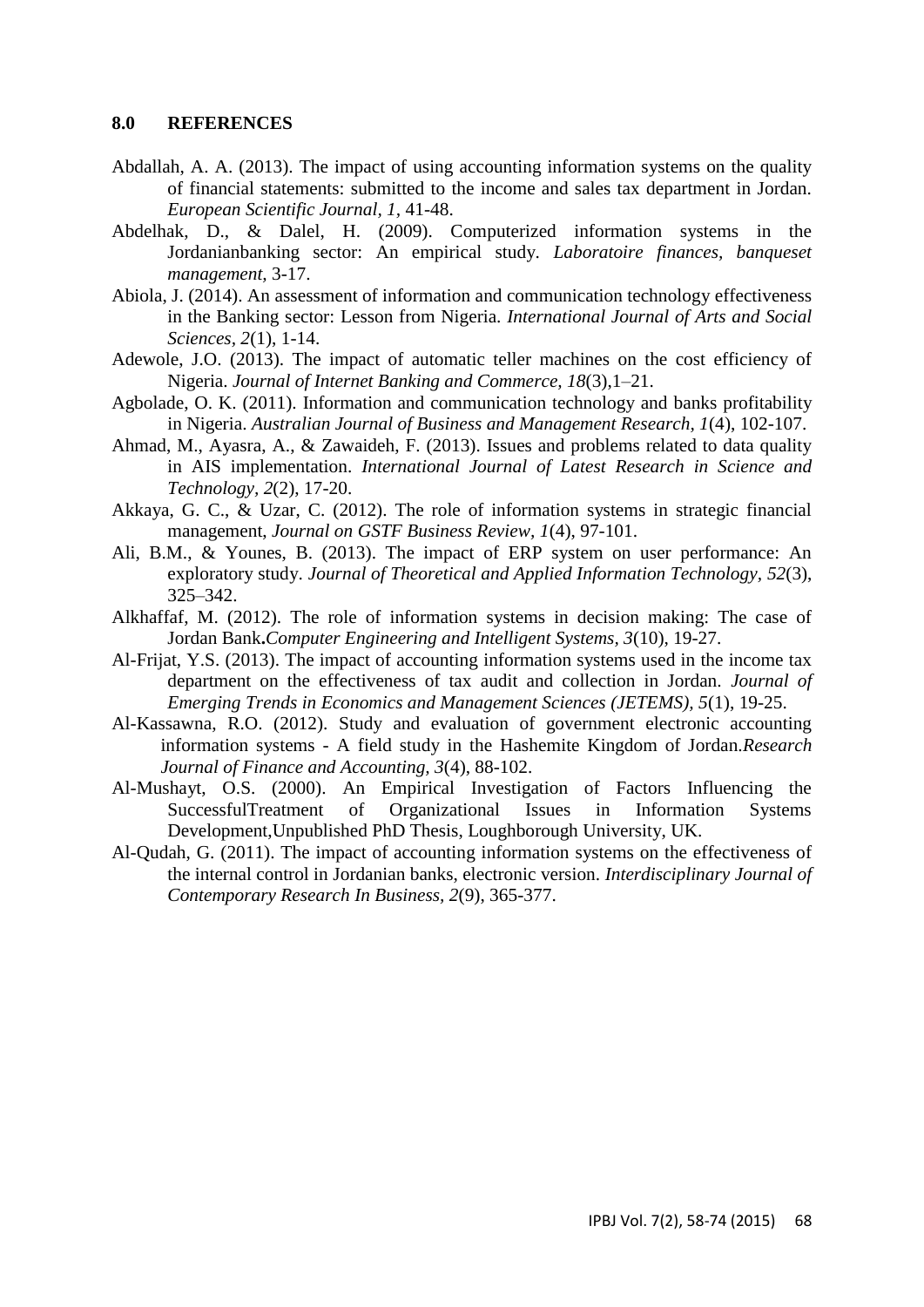- Al-Swalhah, A. (2014). The role of accounting information systems (AIS) inrationalized administrative decision-making(field study) Jordanian banks. *Interdisciplinary Journal of Contemporary Research in Business, 6*(2), 8-17. Retrieved from ijcrb.webs.com
- Alzoubi, A. (2011). The effectiveness of the accounting information system under the enterprise resources planning (ERP) a study on Al Hassan qualified industrial zone's (QIZ) companies. *Research Journal of Finance and Accounting,2*(11), 10-19.
- Amaefule, L. I., & Iheduru, N. G. (2014). Electronic accounting system: A tool for checkmating corruption in the Nigerian public sector and a panaceafor the nation's poor economic development status. Sky Journal of Business Administration and Management, 2(4), 19-28.
- Amidu, M., Effah, J., & Abor, J. (2011). E-accounting practices among small and medium enterprises in Ghana. *Journal of Management Policy and Practice, 12*(4), 146-155.
- Andrei-Coman, N., & Utab, T. (2011). Particularities of the accounting information system in the scientific academic institution from Romania. *Procedia Social and Behavioral Sciences, 15,* 2449-2453. doi:10.1016/j.sbspro.2011.04.126
- Ayanda, A. M., Veronica, M.O., & Ayodele, G.R. (2011). A study on customers' perception of information technology in the Nigerian banking industry. *International Journal of Management & Business Studies, 1*(4), 7-10.
- Bach, C., Belardo, H., Bajwa, H. Kantharaju, P., & Prasanth, P. (2011). Factor analysis in measuring information systems effectiveness. *Proceedings of the 2011 ASEE Northeast section annual conference.* University of Hartford.
- Ballantine, J., Levy, M., & Powell, P. (1998). Evaluating information systems in small and medium-sized enterprises: Issues and evidence. *European Journal of Information Systems,* 7, 241-251. Retrieved from http://www.stockton-press.co.uk/ejis
- Bawaneh, S. (2014). Information security for organizations and accounting information systems a Jordan banking sector case*. International Review of Management and Business Research, 3*(2), 1174-1188.
- Boonmak, S. (2008). Strategically involved, accounting information systems change the waybusinesses compete. Submit to AAA 2008 IS Section Mid-Year Meeting.
- Ching-Sheng, C., Su-Yueh, C., & Yi-Ting, L. (2012). Motivating medical information systemperformance by system quality, service quality, and job satisfaction for evidence-based practice. *Medical Informatics and Decision Making, 12*(135), 1–2.
- Corina, M., & Nicolae, M.M. (2012). Quality of accounting information to optimize the decisional process. Annals of Faculty of Economics,694-699.
- Dandago, K. I., & Farouk, B. K. U. (2012). Impact of investment in information technology on the return of assets of selected Banks in Nigeria. *International Journal of Arts and Commerce, 1*(5), 235-244.
- Dandago, K. I., & Rufai, A. S. (2014). Information technology and accounting information system in the Nigerian Banking sector. *Asian and Economics Review, 4*(15), 655-670.
- Daoud, H., & Triki, M. (2013). Accounting information systems in an ERP environment and Tunisian firm performance. *The International Journal of Digital Accounting Research, 13,* 1–35.
- Edison, G., Manuere, F., Joseph, M., & Gutu, K. (2012). Evaluation of factors influencing adoption of accounting information system by small to medium enterprises in Chinhoyi. *Interdisciplinary Journal of Contemporary Research in Business, 4*(6), 1126–1141.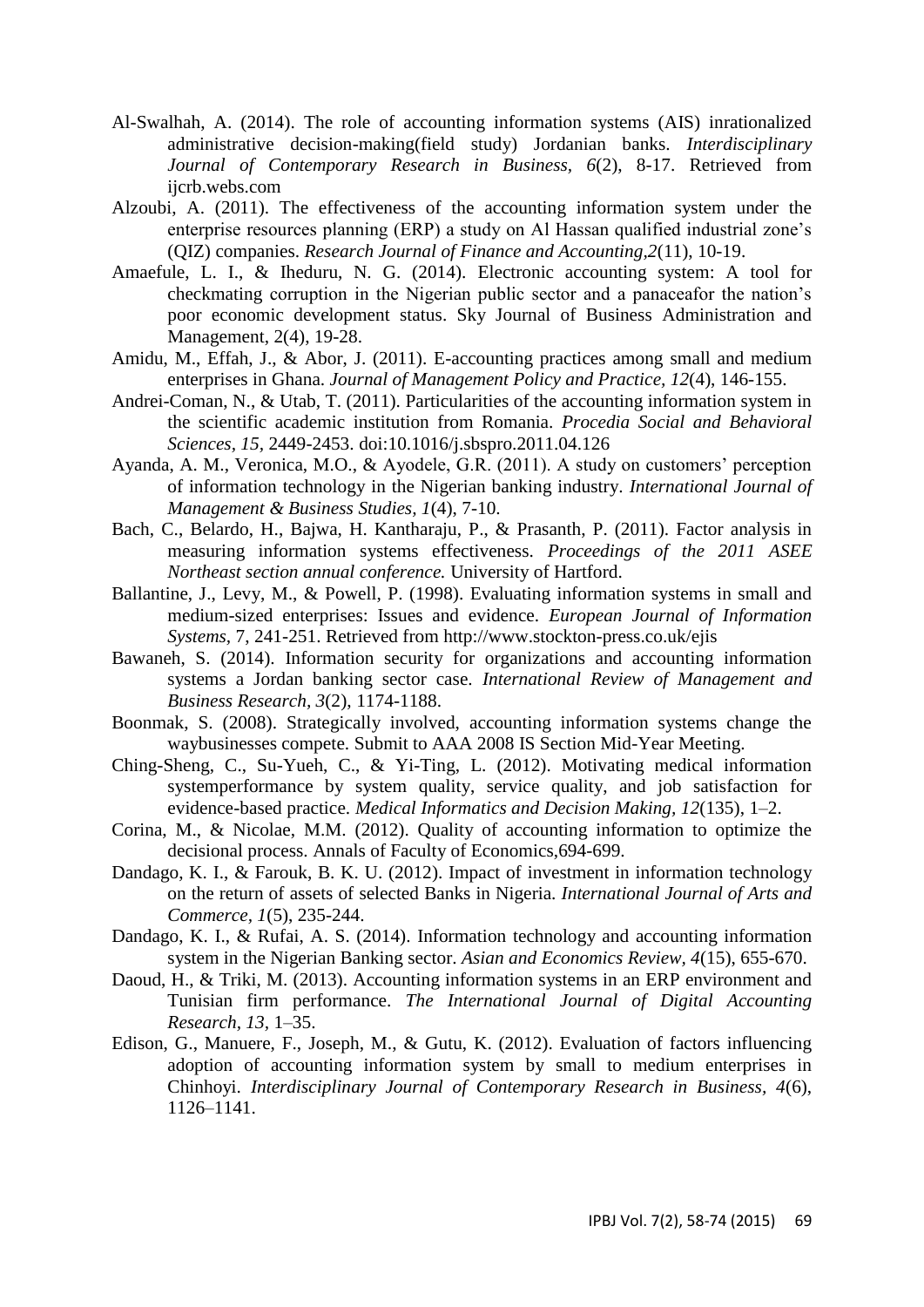- Ekwueme, C.M., Egbunike, P.A., & Okoye, A. (2012). An empirical assessment of the operational efficiency of electronic banking: Evidence of Nigerian banks. *Review of Public Administration & Management, 1*(2), 108–138.
- Emeka-Nwokeji, N.A. (2012). Repositioning accounting information system through effective data quality management: A framework for reducing costs and improving performance. *International Journal of Scientific & Technology Research, 1*(10), 86- 94.
- El-Dalabeeh, A., & Al-Shbiel, S.O. (2012). The role of computerized accounting information systems in reducing the costs of medical services at King Abdullah University Hospital. *Interdisciplinary Journal of Contemporary Research in Business, 4*(6), 893- 900.
- Fengyi, L., Olivia, R.L., & Sheng S.W. (2005). An integrated framework for eChain bank accounting systems. *Industrial Management & Data Systems, 105*(3), 291-306. <http://dx.doi.org/10.1108/02635570510590129>
- Francis, P. L. (2013). Impact of information technology on accounting systems. *AsiapacificJournal of Multimedia Services Convergent with Art, Humanities, and Sociology, 3*(2), 107-120. [doi.Org/10.14257/Ajmahs.2013.12.07](http://dx.doi.org/10.14257/AJMAHS.2013.12.07)
- Gelinas, U.J., Dull, R. B., & Wheeler, P.R. (2012). *Accounting Information Systems* (9<sup>th</sup>ed.). South-Western: Centage Learning.
- Gorla, N., & Somers, T. M. (2014). The impact of IT outsourcing on information systems success. *Information & Management*, *51*(3), 320-335. http://dx.doi.org/10.1016/j.im.2013.12.002
- Grande, E.U., Estebanez, R.P., & Colomina, C.M. (2011). The impact of accounting information systems (AIS) on performance measures: Empirical evidence in Spanish SMEs. *The International Journal of Digital Accounting Research, 11,* 25–43. doi: 10.4192/1577-8517-v11\_2
- Hamdan, M.W. (2004). The impact of accounting information systems (AIS) development life cycle on its effectiveness and critical success factors. *European Scientific Journal, 8*(6), 19–32.
- Ibrahim, S.S., & Muhammad, A. (2013). Information and communication technology and bank performance in Nigeria: A panel data analysis*. Munich Personal RePEc Archive (MPRA), 49062,* 1–21. Online at http://mpra.ub.uni-muenchen.de/49062/
- Ifinedo, P.,&Nahar, N. (2006). Prioritization of prioritization of enterprise resource planning (ERP) systems success measures: Viewpoints of two stakeholder groups. *Paper presented at the ACM symposium on applied computing*.
- Ismail, N. A. (2009). Factors influencing AIS effectiveness among manufacturing SMES:Evidence from Malaysia. *The Electronic Journal of Information Systems in Developing Countries*, *38*(10), 1-19.
- Jingjun, X., Benbasat, I., & Cenfetelli, R.T. (2013). Integrating service quality with system and information quality: An empirical test in the e-service context. *MIS Quarterly, 37*(3), 777-794.
- Kaka, E.U., & John, A.A (2010). Information and communication technology (ICT) and banking industry. *Proceedings of the 1st international technology, education and environment conference.* African Society for Scientific Research (ASSR), 673-677.
- Kanungo, S., Duda, S., & Srinivas, Y. (1999). A structured model for evaluating information systems effectiveness. Systems Research and Behavioral Science, 16(6), 495-518.
- Khalil, O. E., & Elkordy, M. M. (2001). The relationship of some personal and situational factors to IS effectiveness: Empirical evidence from Egypt. *Strategies for managing computer software upgrades*, 22-34.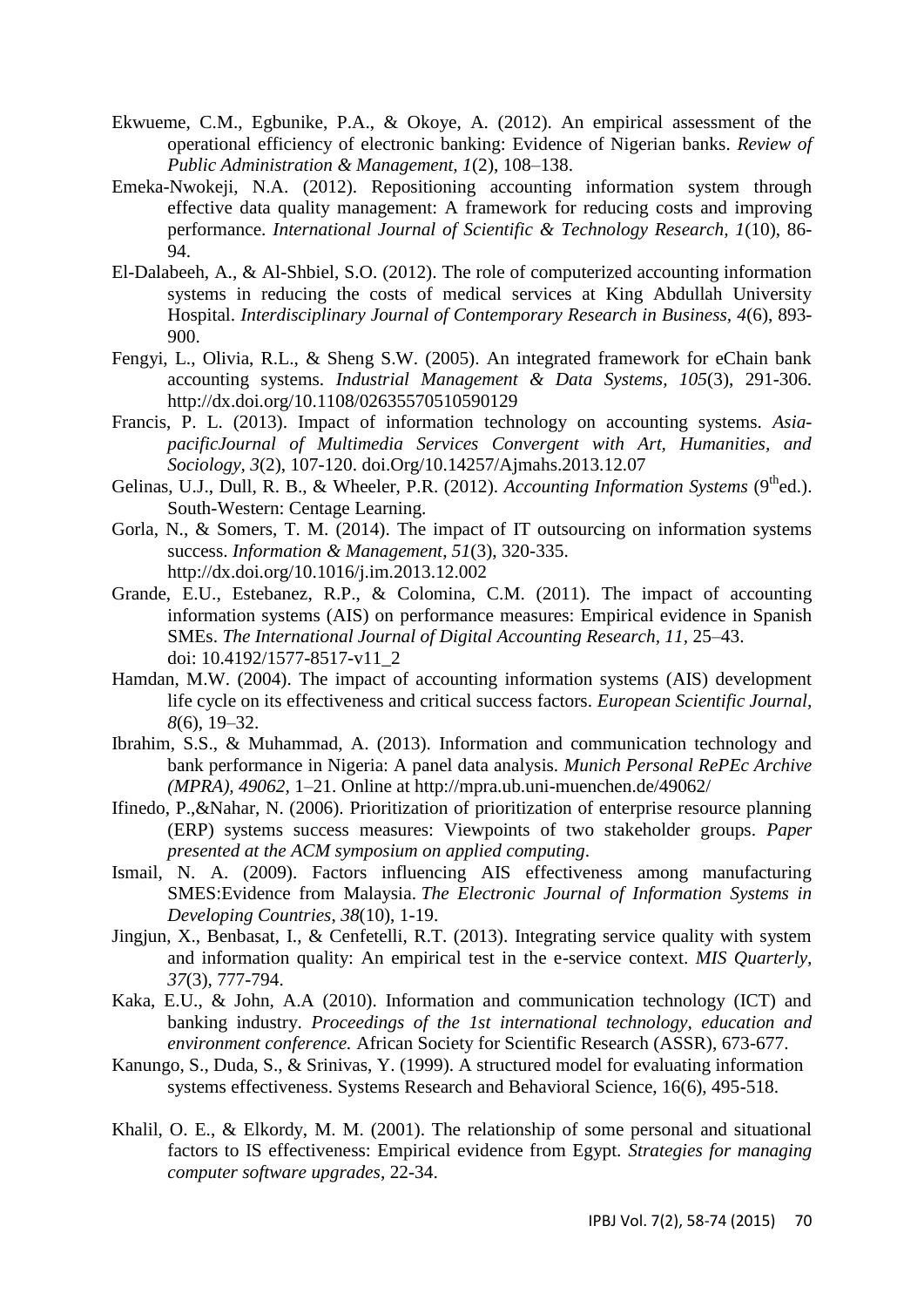- Lam, T.H., Than, L.N., & Pham, H.C. (2014). Key determinants of information system effectiveness: An empirical case in Lac Hong University. *International Journal of Information Technology and Business Management, 32*(1), 1-14.
- Maditinos, D., Chatzoudes, D., & Tsairidis, C. (2011). Factors affecting ERP system implementation effectiveness. *Journal of Enterprise Information Management, 25*(1), 60-78. http://dx.doi.org/10.1108/17410391211192161
- Manteghia, N., &Jahromi, S.K. (2012). Designing accounting information system using SSADM1 case study: South fars power generation management company (S.F.P.G.M.C). *Procedia Technology 1*, 308-312. doi: 10.1016/j.protcy.2012.02.065
- Mario, S., & Bozidar, J. (2012). The impact of the accounting information system usage on companys' e-business efficiency. *DAAAM International, 23*(1), 1067–1070.
- Meiryani (2014). Influence of top management support on the quality of accounting information system and its impact on the quality of accounting information. *Research Journal of Finance and Accounting, 5*(11), 124–132.
- Ming-Lang, T., Ru-Jen, L., & Hui-Ping, C. (2011). Evaluating the effectiveness of e-learning system in uncertainty. *Industrial Management & Data Systems, 111*(6), 869-889. http://dx.doi.org/10.1108/02635571111144955
- Mouzhi, G., & Helfert, M. (2013). Impact of information quality on supply chain decisions. *Journal of Computer Information Systems,* 59–67.
- Negash, S., Ryan, T., & Igbaria, M. (2003).Quality and effectiveness in Web-based customer support systems. *Information & Management, 40,* 757-768.
- Nelson, R.R., Todd, P.A, & Wixom, B.H. (2005). Antecedents of information andsystem quality: An empirical examination within the context of data warehousing. *Journal of Management Information Systems / Spring, 21*(4), 199-235.
- Nicolaou, A.I. (2000). A contingency model of perceived effectiveness in accounting information systems: Organizational coordination and control effects. *International Journal of Accounting Information Systems. 1*, 91-105.
- Nurhayati, N. (2014). Influence of organizational commitment and knowledge management on success implementation of accounting information systems in the employer pension fundshelddefinedbenefit pension plan (PPMP) DipropinsiWet Java, Indonesia. *International Journal of Economics, Commerce and Management, 11*(12), 1-16.
- Petter, S., DeLone, W., & McLean, E.R. (2013).Information systems success: The questfor the Independent Variables. *Journal of Management Information Systems / Spring, 29*(4), 7-61. doi: 10.2753/MIS0742-1222290401
- Qintao, F., & Xian-Jun, Z. (2012). Accounting conservatism, aggregation, and information. *Contemporary Accounting Research, 29*(1). 38–56. doi:10.1111/j.1911- 3846.2011.01069.x
- Quintero, J.M.M., Pedroche, E.G., & Ramos, M.G. (2009). The impact of the human element in the information systems quality for decision making and user satisfaction. *The Journal of Information Systems and Technology Management, 6*(1), 25-44.
- Rahayu, K.S. (2012). The factors that support the implementation of accounting information system: A survey in Bandung and Jakarta's taxpayer offices. *Journal of Global Management, 4*(1), 25–52.
- Rodriguez, C.S., & Spraakman, G. (2012). ERP systems and management accounting: a multiple case study. *Qualitative Research in Accounting & Management, 9*(4), 398- 414.<http://dx.doi.org/10.1108/11766091211282689>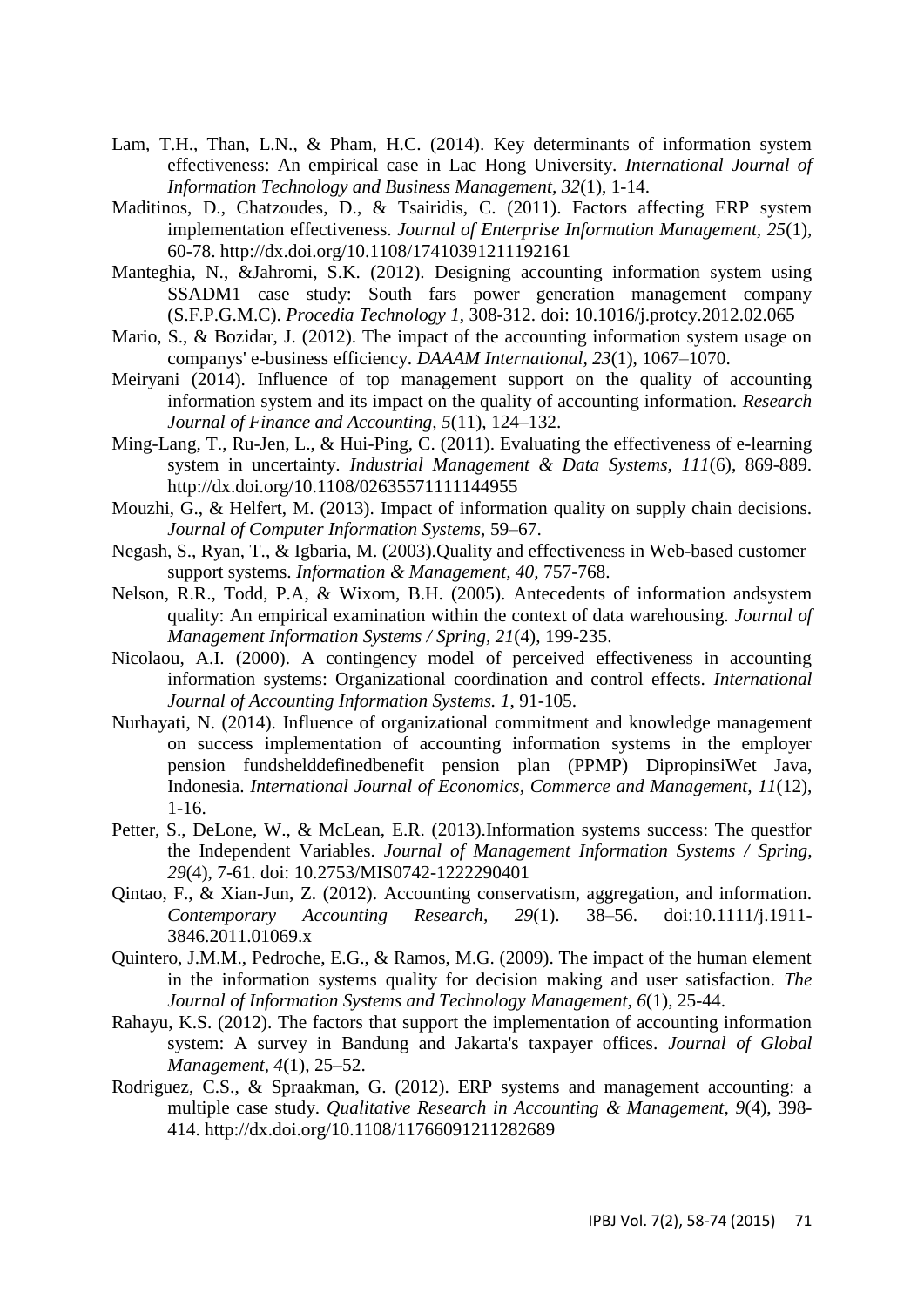Sambasivam, Y., & Assefa, K.B. (2013). Evaluating the design of accountinginformation system and its implementation in Ethiopian manufacturing industries. *Research Journal of Science and IT Management, 2*(7), 16–29. Retrieved from www.theinternationaljournal.org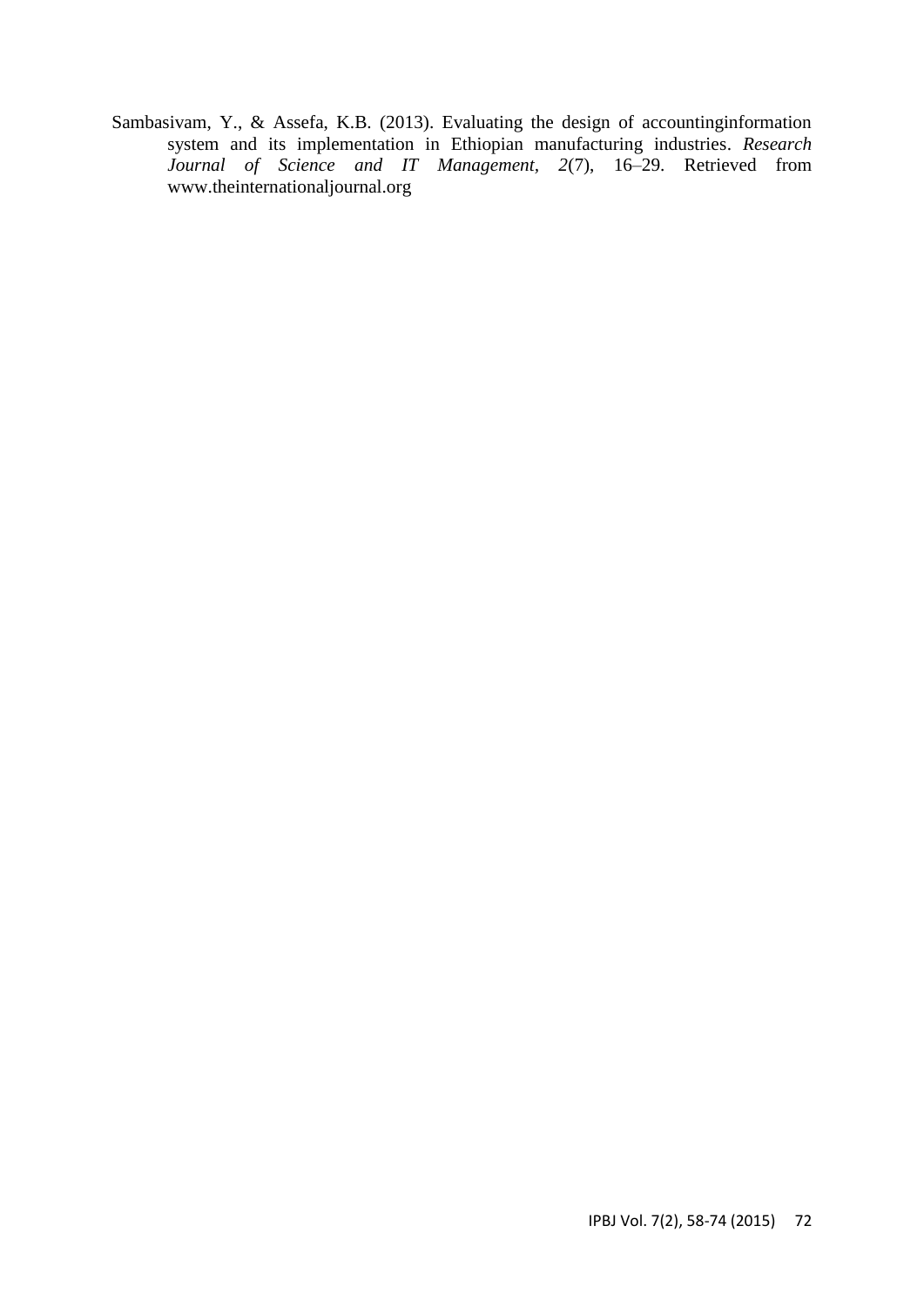- Seddon, P.B., (1997). A specification and extension of the DeLone and McLean model of IS success. *Information Systems Research, 8*(3), 240-253.
- Seddon, P. B., Graeser, V., & Willcocks, L. P. (2002). Measuring organizational IS effectiveness: an overview and update of senior management perspectives. *ACM SIGMIS Database*, *33*(2), 11-28.
- Shagari, S.L., & Saad,N. (2015). The impact of board autonomy and information and communication technology on tax administration efficiency: Evidence from Nigeria. *Advance Science Letter. 21,* 2043-2046.
- Shatat, A.S.A., Yusof, Z.M., & Abdulaziz, J. (2013). The impact of information system success on business intelligence system effectiveness. *Journal of Theoretical and Applied Information Technology,50*(3), 512-522.
- Shiri, S. (2012). Effectiveness of human resource information system on HR functions of the organization - A cross sectional study*. US-China Education Review, A 9*, 830-839.
- Stefanoul, C.J., & Athanasaki, M.T. (2012). Management accounting practices in ERP environments: A research agenda. *9th International Conference on Enterprise Systems, Accounting and Logistics (9th ICESAL 2012)* (pp. 142-159). Chania, Crete, Greece*.*
- Swierczek, F.W., & Shrestha, P.K. (2003). Information technology and productivity: A comparison of Japanese and Asia-Pacific banks.*The Journal of High Technology Management Research, 14*(2), 269-288.
- Tabibi, S.J., Nasiripour, A.A., Kazemzadeh, R.B., Farhangi, A.A., & Ebrahim, P. (2011). Effective factors on hospital information system acceptance: A confirmatory study in Iranian hospitals. *Middle-East Journal of Scientific Research, 9*(1), 95-101.
- Tambovcevs, A., & Tambovceva, T. (2013). ERP system implementation: benefits and economic effectiveness. *Proceedings of the 2013 international conference on systems, control, signal processing and informatics.*
- Tona, O., Carlsson, S., & Eom, S. (2012). An empirical test of DeLone and McLean's information system success model in a public organization. *AMCIS 2012 Proceedings.* Paper 20. http://aisel.aisnet.org/amcis2012/proceedings/StrategicUseIT/10
- Wilkin, C.L., & Chenhall, R.H. (2010). A review of it governance: A taxonomy to inform accounting information systems. *Journal of Information Systems, 24*(2), 107-146*.* doi: 10.2308/jis.2010.24.2.107
- Wongsim, M., & Gao, J. (2011). Exploring information quality in accounting information systems adoption. *Communications of the IBIMA, 2011*. doi: 10.5171/2011.683574